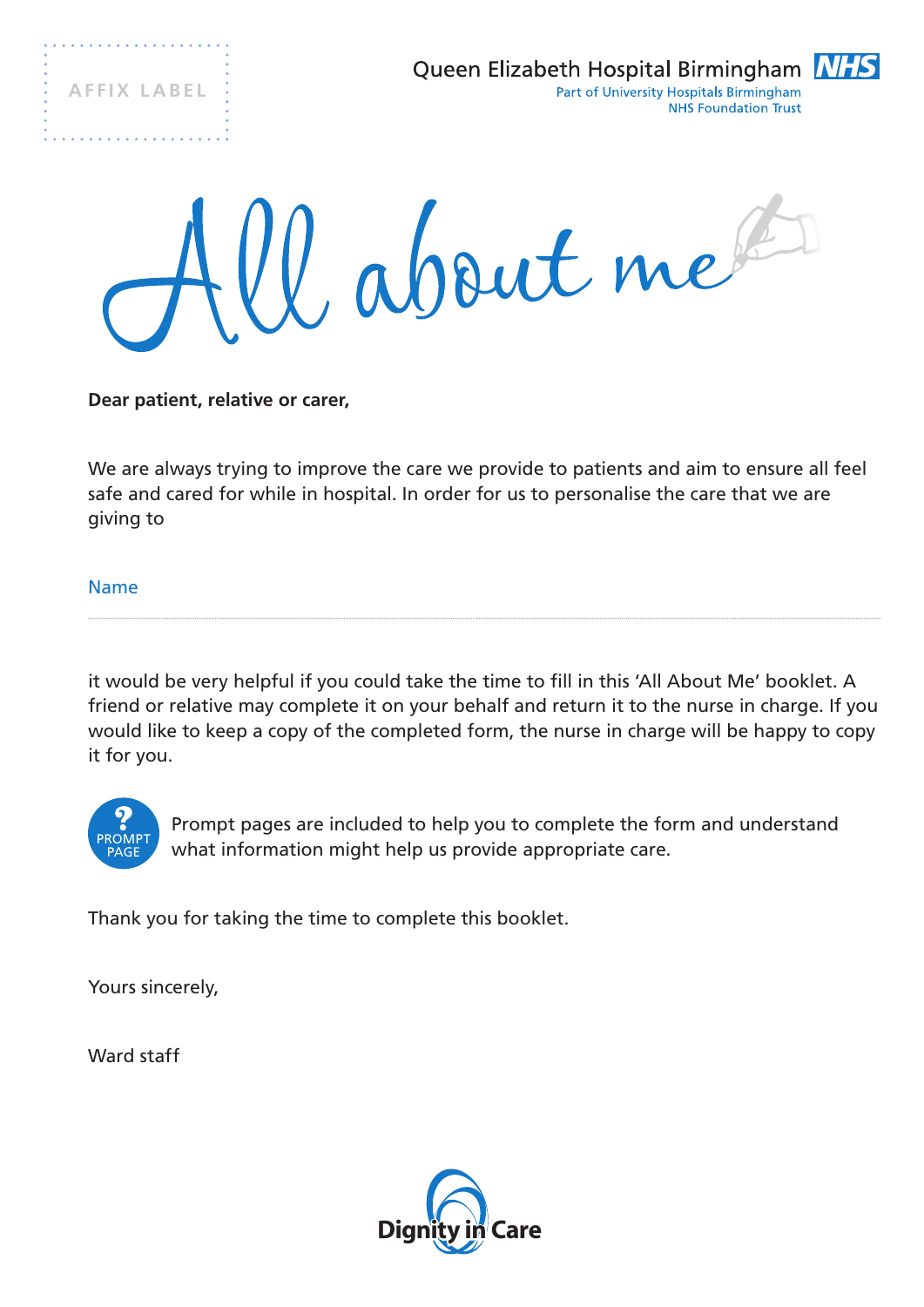



#### **I prefer to be called:**

Enter the name by which you (the patient) would like to be called.

#### **Significant relationships:**

Please list people you (the patient) may talk about or ask for or people that you may wish us to involve in your care.

#### **Hobbies interests / previous employment:**

What was your occupation? Do/did you belong to any clubs or committees? List any hobbies and social or spiritual activities or any regular habits. How do you usually spend your day? Do you have a favourite CD that you listen to? Do you have a favourite object that keeps you occupied? If you are confused, are there things we can do to distract you?

#### **Other details to help you understand me better:**

Describe any physical symptoms that you may have for example shingles, which gives you a headache and may make combing your hair painful or indigestion requiring medicine.

Do you have depression? Do you think others are plotting against you? Is there anything that makes you sad, frightened, angry or restless?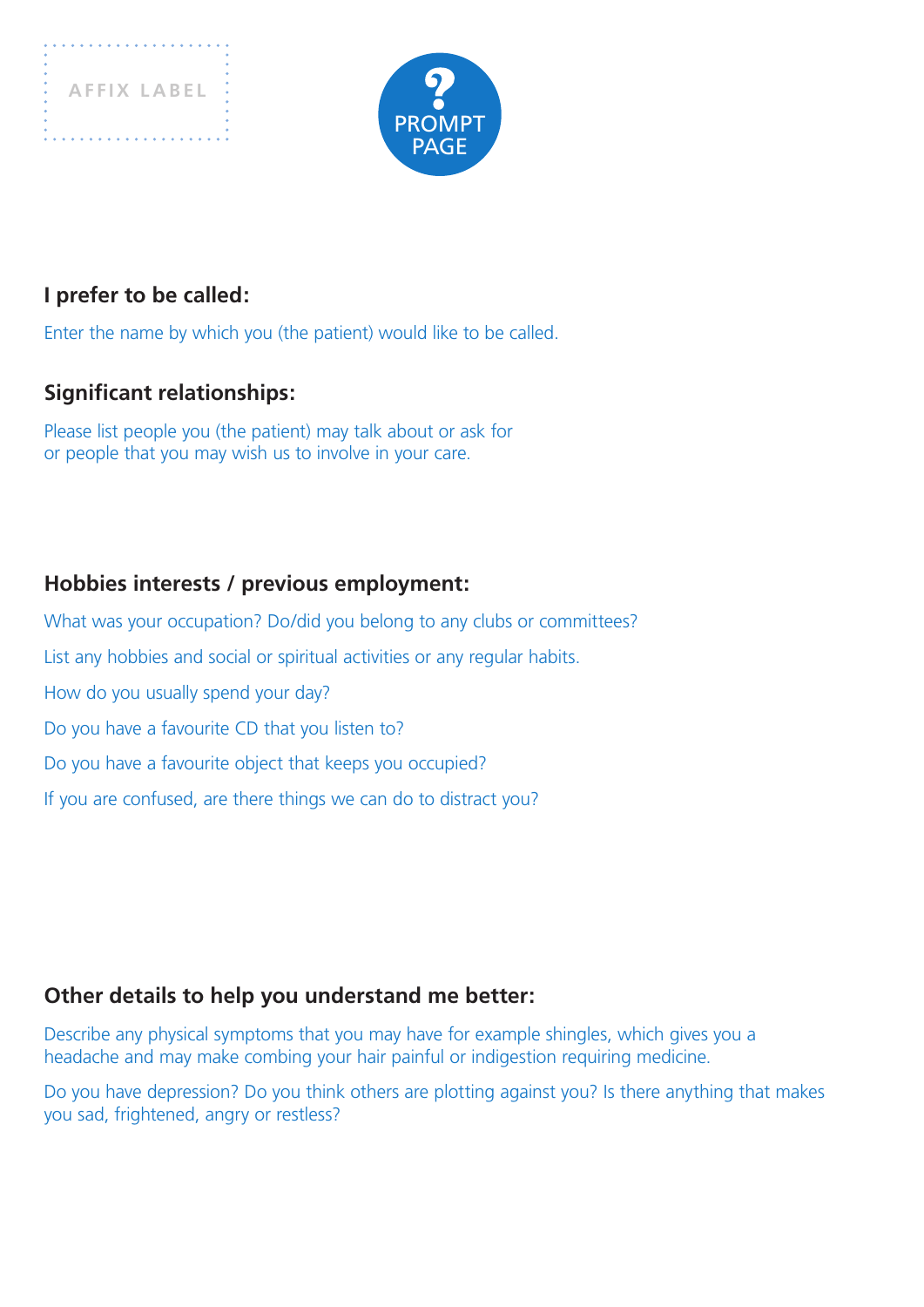

. . . . . . . . . . . . . . . . . .

All about me

## **I prefer to be called:**

## **Significant relationships:**

## **Hobbies interests / previous employment:**

**Other details to help you understand me better:**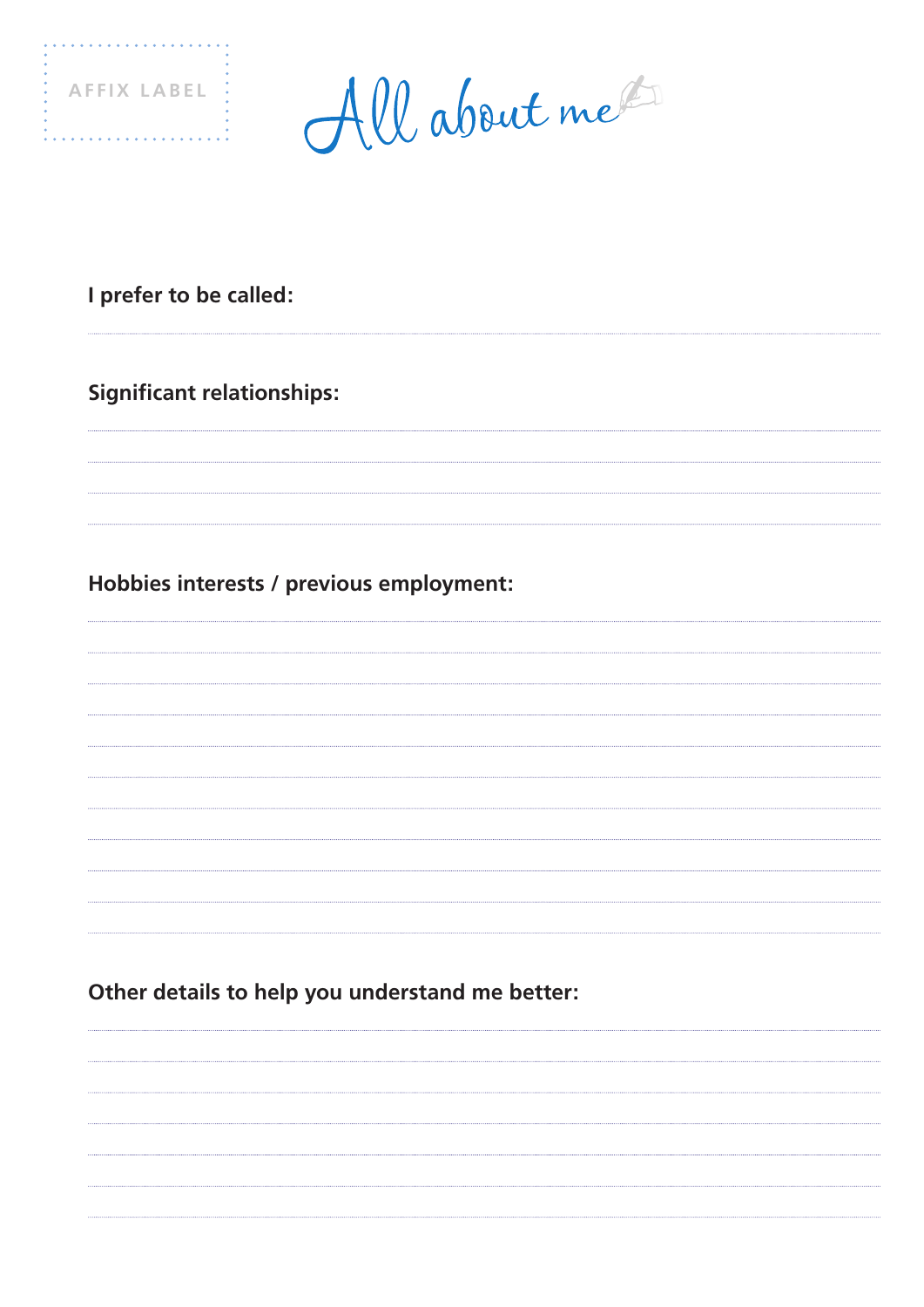

## **Specific things you need to know to care for me**

## **Eating and drinking:**

Tell us if you are able to choose which meal you would prefer.

Tell us if you have any difficulty eating. Can you feed yourself without prompting? Does your food need to be cut up? Can you manage with a fork, knife or spoon?

Tell us which foods you prefer and those which are disliked; identify preferred drinks and how they should be prepared e.g. 2 sweeteners in white tea.

## **Sight and hearing:**

Tell us whether glasses/contact lenses are worn and for what period they are worn during the day. Tell us if you are able to see clearly with/ without aids. Can you read the print in a book and can you find your way around without bumping into objects? Can you identify light/ objects? Tell us if you are blind or partially sighted.

Tell us if you have problems hearing, have a hearing aid, need to be spoken to clearly or loudly to, or if you are totally deaf in one (identify which) or both ears.

## **Sleep and rest:**

Tell us if you wake in the night. Have you had periods where you wake up in the night? If you wake most nights describe how often it happens, what your usual behaviour is and how you settle.

Let us know what time you usually go to bed and describe your routine e.g. cup of hot chocolate and any prescribed medication to aid sleep. Tell us what time you usually get up.

#### **Dressing and appearance:**

Tell us if you can dress without help. Do you need assistance with buttons and zips? Do you need prompting and help to dress correctly or are you unable to dress yourself? Tell us about you appearance e.g. you you like you hair styled, your make-up and clothing.

## **Hygiene:**

Tell us if you prefer a bath or shower. Can you bath/shower yourself without help? Do you need prompting to have a bath? Can you wash independently if given a bowl or taken to a sink?

Please indicate if dentures are worn and if there any issues regarding removal for cleaning e.g. we may clean your dentures in your mouth using toothpaste because you may be reluctant to remove your dentures.

## **Mobility:**

Tell us if you walk steadily and independently without aids. Do you need a stick or frame? Do you use the furniture to steady yourself when walking? Are you prone to falls? Are you restless and don't like to sit still for any length of time? Do you need supervision and assistance? Do you usually go for a walk every day at the same time (specify)? Do you need assistance getting in and out of the chair (specify how many people to assist e.g. I need to be hoisted and am unable to sit in chair without supervision).

## **Going to the toilet:**

Tell us if you are fully continent and able to take yourself to the toilet. Do you have any trouble controlling your bowels or urine? Do you misidentify objects for the toilet e.g. a sink or have accidents at night. Tell us if you have medication or a special diet to keep bowel movement regular.

Do you wear protective pads/clothing or have stress incontinence when coughing/sneezing.

#### **Skin:**

Tell us if you have any wounds or sores.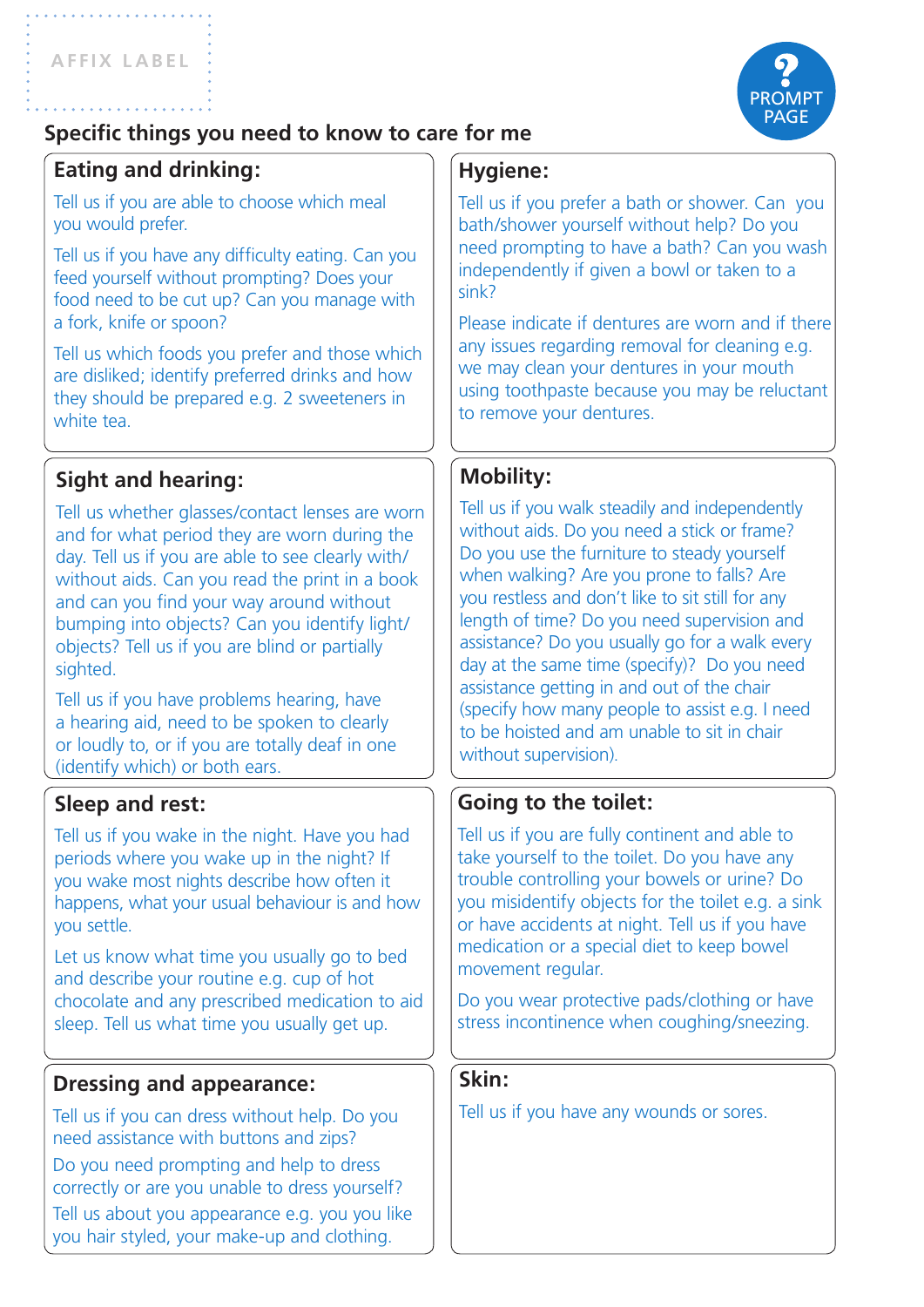. . . . . . . . . . .

All about me

## **Specific things you need to know to care for me**

| <b>Eating and drinking:</b>     | Hygiene:             |
|---------------------------------|----------------------|
| <b>Sight and hearing:</b>       | <b>Mobility:</b>     |
| <b>Sleep and rest:</b>          | Going to the toilet: |
| <b>Dressing and appearance:</b> | Skin:                |

Completed by: <u>Completed by: Relationship to patient:</u>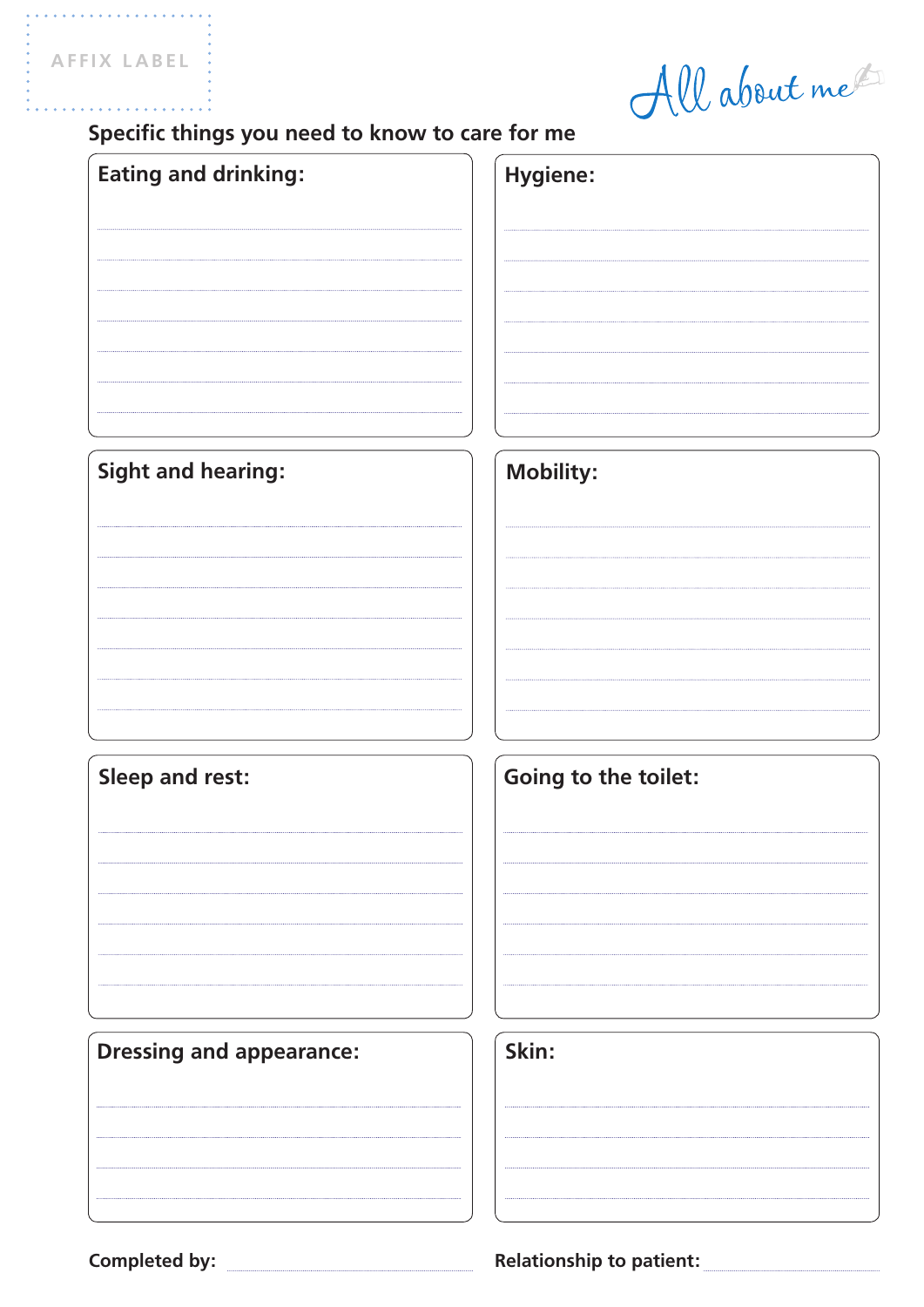. . . . . . . . . . . . . . . . .



#### **Operations and tests**

Special things you need to know to care for me

# **I will let you know I'm in pain by:** Is there something you say or do that would let us know you're in pain? E.g. holding the area, grimacing, making a noise? **You'll know I'm frightened because:** Do you become quiet or withdrawn? Do you cry or shout? Do you become angry and upset? **You can help me to understand things better by:** Do you have a special hospital book about your treatment? Would pictures help? **When I'm upset I feel better when you:** Is there music you like? Do you like people to talk or hold your hand? Do you prefer to be left alone?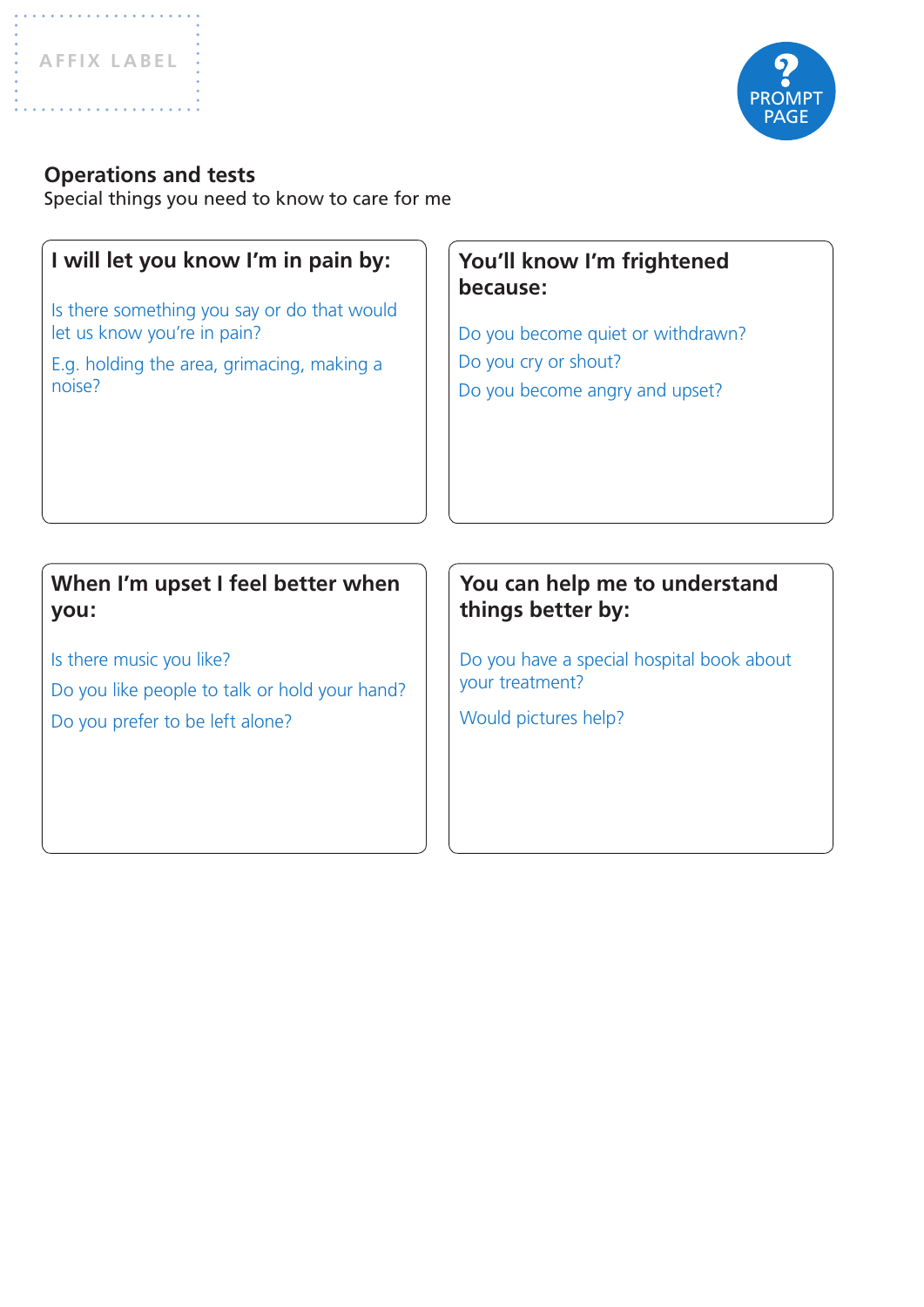. . . . . . . . . . . . . . . . . . . .

All about me

#### **Operations and tests**

Special things you need to know to care for me

| I will let you know I'm in pain by: | You'll know I'm frightened<br>because: |
|-------------------------------------|----------------------------------------|
| When I'm upset I feel better when   | You can help me to understand          |
| you:                                | things better by:                      |